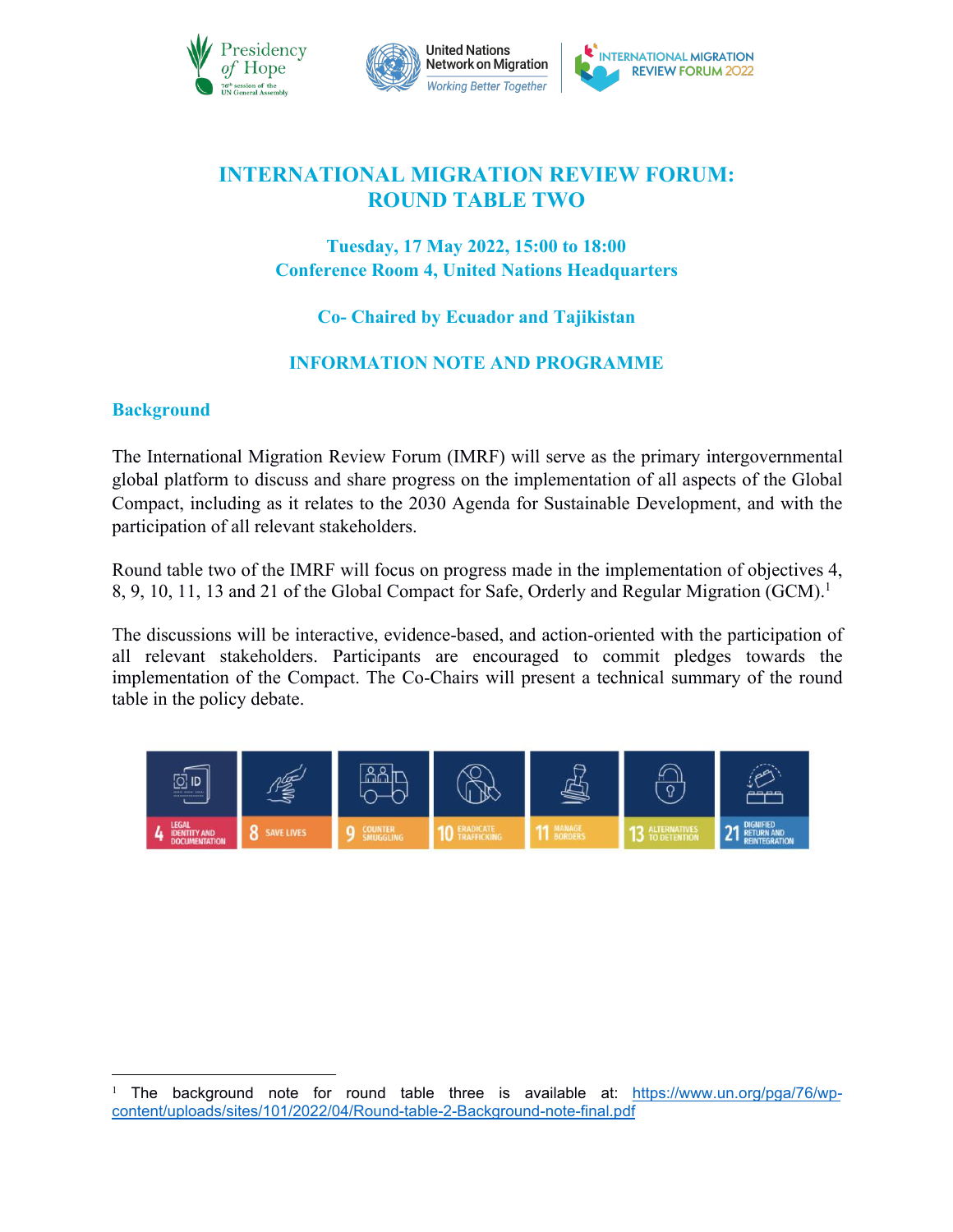





## **PROGRAMME**

Ť

 $\Gamma$ 

|       | <b>Opening</b>                                                                                                                                                                                                                                                                                                                                                                                                                                                                                                                                                                                                                                              |
|-------|-------------------------------------------------------------------------------------------------------------------------------------------------------------------------------------------------------------------------------------------------------------------------------------------------------------------------------------------------------------------------------------------------------------------------------------------------------------------------------------------------------------------------------------------------------------------------------------------------------------------------------------------------------------|
| 15:00 | Remarks by the Co-Chairs:<br>1. H.E. Ms. Shirin Amonzoda, Minister of Labour, Migration, and Employment of<br>Population, Tajikistan<br>2. H.E. Ms. Silvia Espíndola, Vice-Minister of Human Mobility, Ministry of<br>Foreign Affairs and Human Mobility, Ecuador                                                                                                                                                                                                                                                                                                                                                                                           |
| 15:10 | <b>Keynote speaker</b><br>1. Mr. Felipe Gonzalez Morales, Special Rapporteur on the Human Rights of<br>Migrants                                                                                                                                                                                                                                                                                                                                                                                                                                                                                                                                             |
| 15:20 | <b>Moderated panel discussion</b><br><i>Moderator:</i> Ms. Carolina Gottardo, Executive Director, International Detention<br>Coalition<br>Panellists:<br>1. H.E. Ms. Chou Bun Eng, Secretary of State and Permanent Deputy<br>Chairperson of the National Committee for Counter Trafficking, Government<br>of Cambodia<br>2. Mr. Erias Lukwago, Mayor of Kampala, Uganda<br>3. Ms. Rania Ahmed, Deputy Regional Director - MENA, International<br>Federation of Red Cross and Red Crescent Societies<br>4. Ms. Siobhan Mullally, Special Rapporteur on Trafficking in Persons<br>5. H.E. Ms. Ylva Johansson, Commissioner for Home Affairs, European Union) |
| 15:50 | <b>Interactive discussion</b><br>Interventions from the floor                                                                                                                                                                                                                                                                                                                                                                                                                                                                                                                                                                                               |
| 17:35 | <b>Responses and final remarks by panellists</b>                                                                                                                                                                                                                                                                                                                                                                                                                                                                                                                                                                                                            |
| 17:50 | <b>Closing</b><br>Remarks by the Co-Chairs:<br>1. H.E. Ms. Silvia Espíndola, Vice-Minister of Human Mobility, Ministry of<br>Foreign Affairs and Human Mobility, Ecuador<br>H.E. Ms. Shirin Amonzoda, Minister of Labour, Migration, and Employment of<br>2.<br>Population, Tajikistan                                                                                                                                                                                                                                                                                                                                                                      |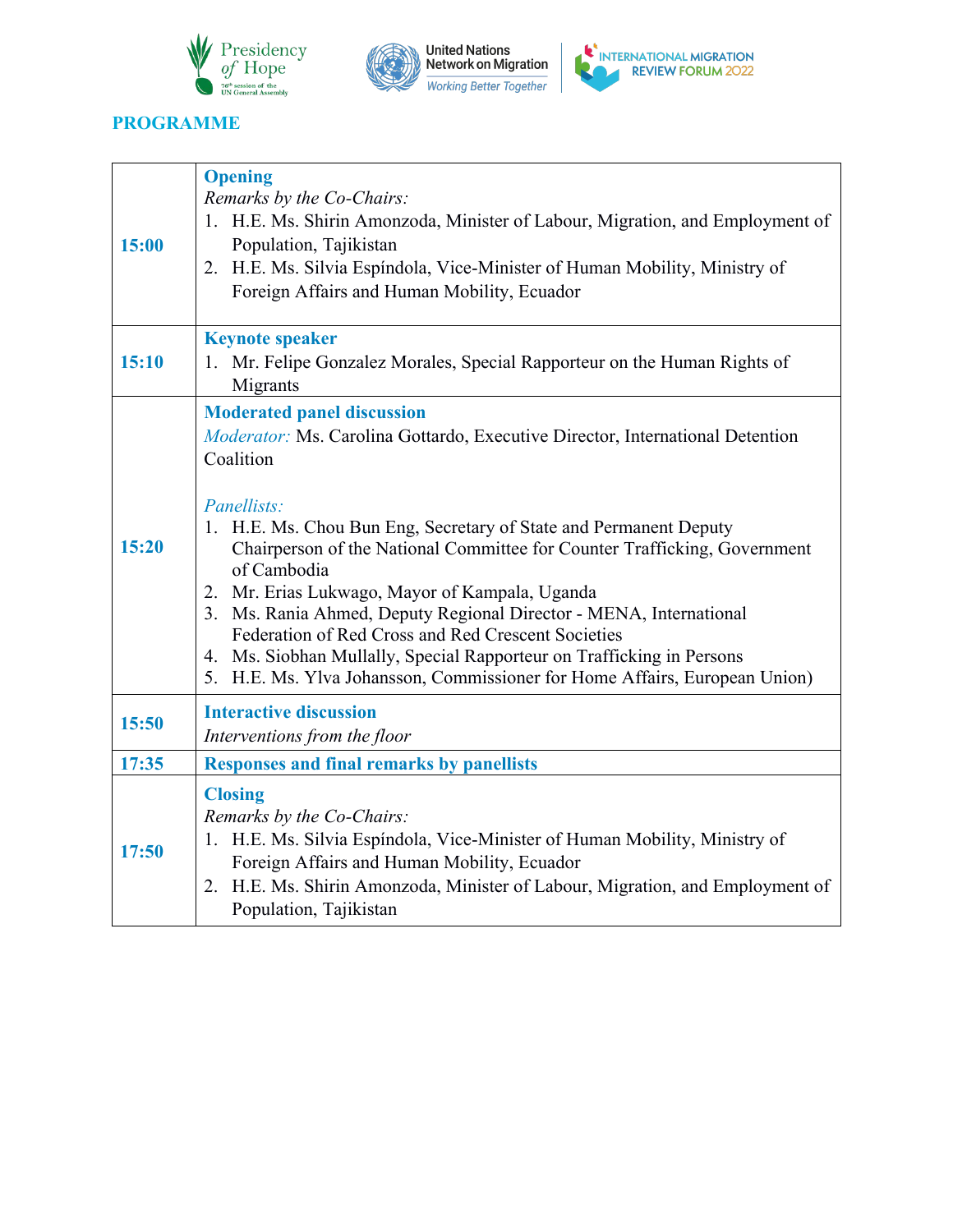



#### **Biographies** of co-chairs

### **H.E. Ms. Shirin Amonzoda, Minister of Labour, Migration, and Employment of Population, Tajikistan**



H.E. was appointed as a minister in November 2020. Previously, she worked for the International Organization for Migration, the Swedish Committee for Afghanistan, and the United Nations High Commissioner for Refugees. Ms. Amonzoda received the title of candidate of philological sciences and became the laureate of the Ismoili Somoni Prize for young scientists. Ms. Amonzoda obtained a master's degree in International Cooperation Policy and became a graduate of the Economic Development Department of the Ritsumeikan Asia-Pacific University of Japan. She chaired the Committee for Tourism Development under the Government of

Tajikistan contributing in the elaboration of the Strategy on Tourism development for the period of 2030 and public planning policy issues. Her political vision aims to reduce unemployment and poverty by improving professional skills and employment opportunities, expanding the diversification of labour migration, and creating conditions for migrants and diasporas to fully contribute to sustainable development. Further, she works to ensure decent work, reduce vulnerabilities in migration, enhance availability and flexibility of pathways for regular migration and ensure safe, orderly and regular migration. Ms. Amonzoda Heads the Donor Coordination Council in the field of labour, migration and employment of the population which provides a platform for political dialogue, mobilization and coordination between development partners, donors and Government of Tajikistan to achieve the Sustainable Development Goals. The Council coordinates donor's investment in skills development and facilitates mutual recognition of skills, qualification, and competences.

#### **H.E. Ms. Silvia Espíndola,Vice-Minister of Human Mobility, Ministry of Foreign Affairs and Human Mobility, Ecuador**



Diplomat of the Ecuadorian Foreign Service. She has fulfilled diplomatic missions in the Permanent Mission of Ecuador to the United Nations in New York and the Embassy of Ecuador in Washington. Served as Undersecretary for Cooperation, Technical Assistance and Support for Countries with Less Relative Economic Development of the Latin American Integration Association - ALADI. In the Ministry of Foreign Affairs, she has performed, among others, the following functions: Working Group Coordinator on the Zarumilla Canal, during the negotiations of peace agreements between Ecuador and Peru. Member of the Ecuadorian Demarcation

Commission in 1999; twice Pro-Secretary of the Foreign Relations Advisory Board; Chief of Cabinet to the Vice Minister of Foreign Affairs; Director of North America; Undersecretary of Cooperation; and, Director of Human Rights and Peace. Master in International Relations from Central University of Ecuador. Doctor of Law, lawyer and holder of a Bachelor degree of Public and Social Sciences from Central University of Ecuador. Diploma in Human Rights and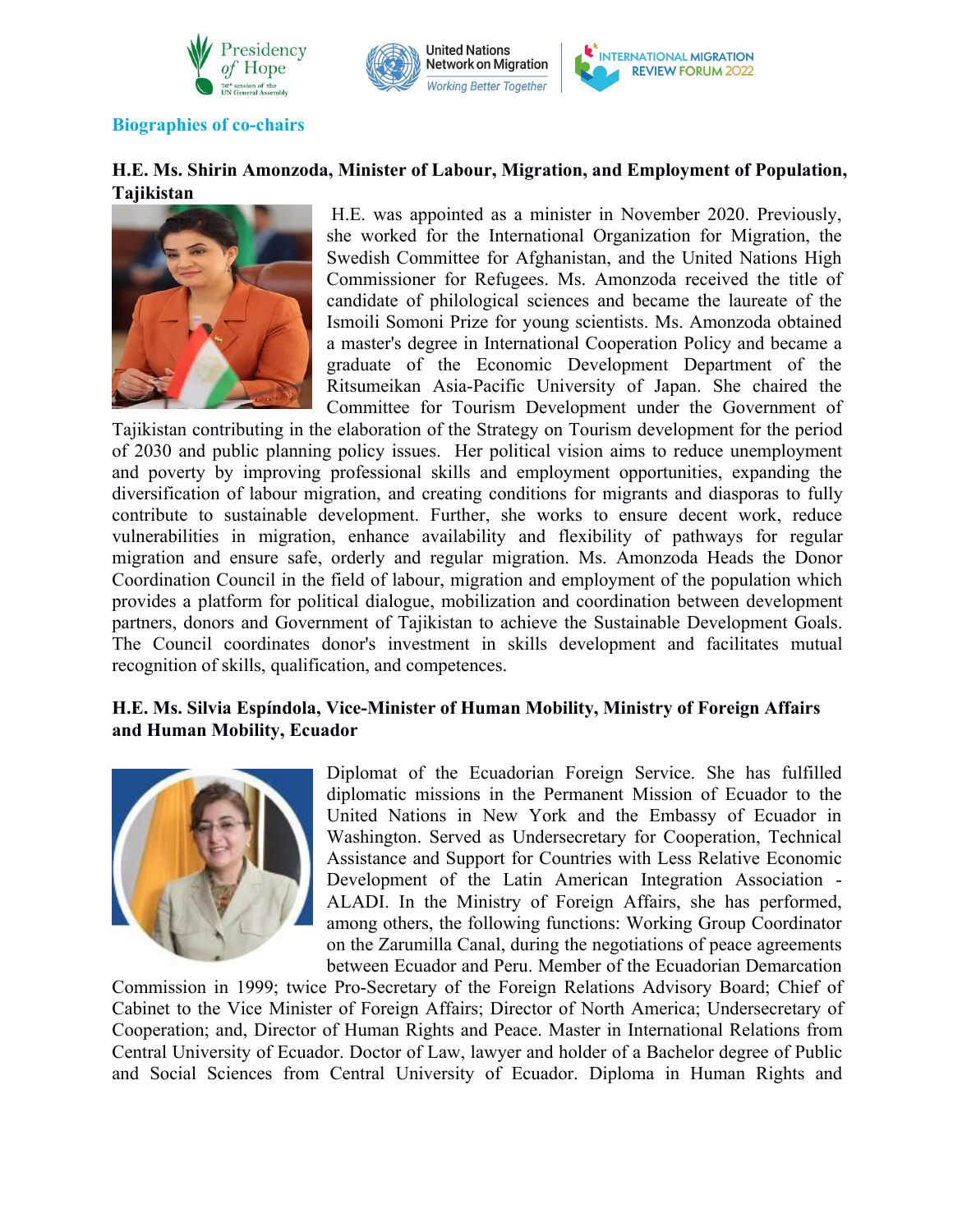



International Humanitarian Law by the American University in Washington D.C. Diploma in South-South Iberoamerican Cooperation by the Complutense University of Madrid.

#### **Biography of keynote speaker**



**Mr. Felipe González Morales** was appointed by the Human Rights Council in June 2017 as the Special Rapporteur on the human rights of migrants. He is a Professor of International Law at the Diego Portales University, in Santiago, Chile, where he is also the Director of a Master in International Human Rights Law. He was a Commissioner and the Rapporteur on Migrants between 2008 and 2015 at the Inter-American Commission on Human Rights, where he was President between 2010-2011. Professor González has taught International Human Rights Law since 2003 at several postgraduate programs at the University Carlos III in

Madrid, as well as in several other universities in Spain. Since 2001, he has been teaching at the American University Human Rights Academy in Washington, D.C. He is the founder and was the first Director of the Center for Human Rights at the Diego Portales University. He is also the founder and was the first Director of a Latin American Network of Human Rights Legal Clinics. Professor González holds a Doctorate and a Master in Advanced Human Rights from University Carlos III and an LL.M. in International Legal Studies from American University.

#### **Biography of moderator**



**Ms. Carolina Gottardo** is a migrant lawyer and economist who is a migrant lawyer and economist who has worked on human rights issues for more than 20 years in different countries and contexts. Her areas of specialisation are migration, asylum and gender. Carolina is the Executive Director of the International Detention Coalition (IDC), which is a global network of 400+ members working to end immigration detention and promoting alternatives to detention. Carolina was the director of two other NGOs in Australia and the UK and has served on a number of boards related to human rights, gender and migration issues in London,

Melbourne, Bangkok, Bogota and Brussels. She is currently a member of the board of the Asia Pacific Refugee Rights Network (APRRN) and the Global Coalition for Migration (GCM). Carolina is currently a member of the Global UN Women Expert Working Group to address the human rights of women in the GCM, member of the steering committee of the Migration Multi Partner Trust Fund (MPTF) and a co-lead of the UN Migration Network Working Group on Alternatives to Detention. Carolina has a Bachelor of Laws and a Bachelor of Economics from the Universidad de los Andes, as well as a MSc in Development Management from the London School of Economics and Political Science.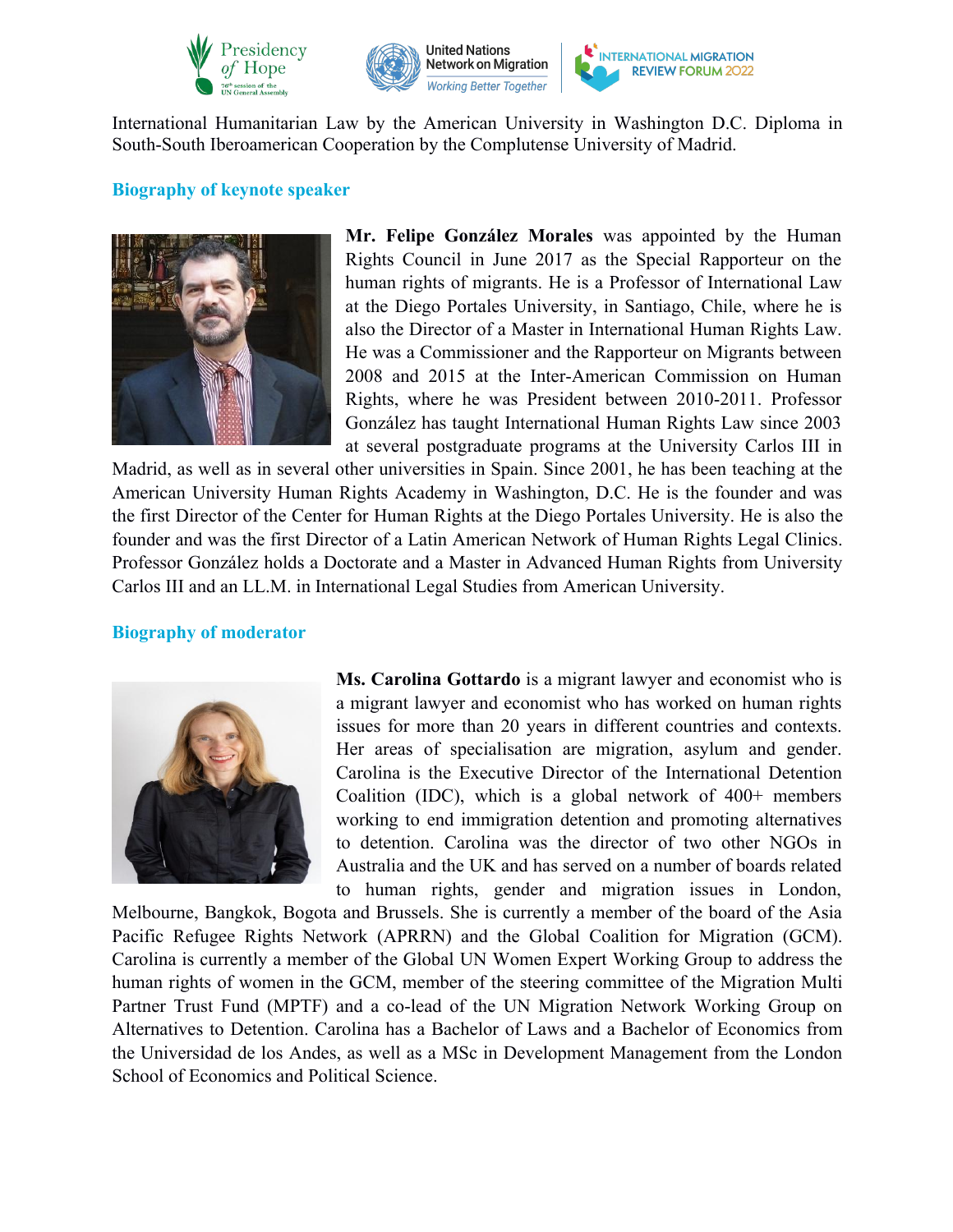





### **Biographies** of panellists



**H.E. Ms. Chou Bun Eng** is the Cambodian Secretary of State of the Ministry of Interior, in charge of Anti-Human Trafficking Policies and Gender promotion. She is also the Permanent Vice Chairperson of the National Committee for Counter Trafficking in persons, the Vice Chairperson of the Cambodia National Council for Women (CNCW), the Vice Chairperson of the Cambodia National Council for Children (CNCC), the Head of Gender Mainstreaming Action Commission (GMAC) for the Ministry of Interior and a member of Technical Working Group on Gender. Previously, she was a member of the UN

Commission on the Status of Women and the Director General on Social Development of the Ministry of Women's Affairs, in charge of Women and Education, Women and Health and Women and Legal support directorate. H.E. Ms. Chou Bun Eng is a PHD Candidate in Political Science at Royal Academy of Cambodia and holds a Master in Political Science and a Bachelor Degree on Teaching skill (Mathematic) from the University Phnom Penh.



**Mr. Erias Lukwago (**Ssalongo) was born in Kabungo, Masaka district (now Kalungu district) on the 11 May 1970 to Muhammad Mirundi and Salimanti Nakayaga. He attended Makerere University between 1993 until 1997, graduating with a Bachelor of Laws degree. He went on to obtain a Diploma in Legal Practice from the Law Development Center in 1998. He also holds a Certificate in Advocacy Skills from the International Law Institute. Lukwago Erias (Ssalongo) is a Ugandan lawyer and politician. He is the Lord Mayor of the City of Kampala, the only Capital of Uganda and the largest metropolitan area in the

country. He was first elected to that position on 14 January 2011 and re-elected to the same position in 2016 with a landslide victory of 82% in universal adult suffrage. In 2006, he was elected to the Ugandan Parliament, on the Democratic Party ticket, representing the Central Kampala Constituency. While in Parliament, he served as the Shadow Attorney General; but also served on the Legal and Parliamentary Affairs Committee and on the Local Government Accounts Committee. In 2005, he was elected as the National Legal Advisor of the Democratic Party a position held up to 2010. Since 1998, Lukwago has worked as the Managing Partner in the offices of Lukwago and Co. Advocates, a Kampala law firm that specializes in Constitutional Law and Human Rights Law. He is married to Nalongo Zawedde Lubwama Lukwago and blessed with children



**Ms. Rania Ahmed** is holding the post of International Federation for Red Cross & Red Crescent, Deputy Regional Director for the Middle East, and North Africa (MENA). Rania brings more than twenty-five years of extensive hands-on experience in the design, leading and development of large-scale programmes in complex emergency and developing country contexts in the Middle East and North Africa. Prior to that, Rania held leadership positions, including Chief, Child